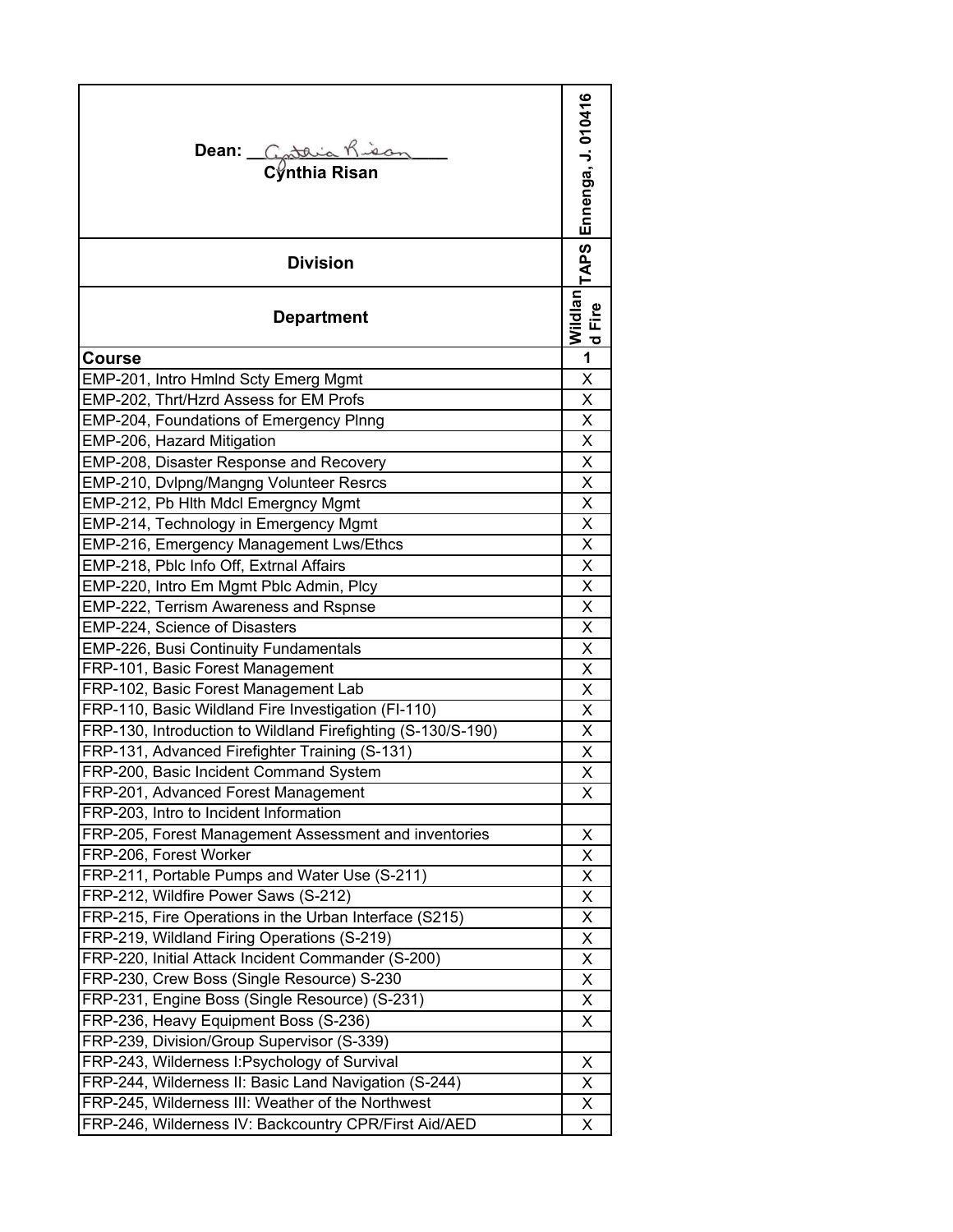| FRP-247, Srvir VII: Fd, Wtr, Shltr, Fr              | Χ |
|-----------------------------------------------------|---|
| FRP-248, Wilderness V: Intro Search/Rescue          | X |
| FRP-249, Followership to Leadership (L-280)         | X |
| FRP-250, Wilderness VI: Basic Tool Use              | X |
| FRP-255, Phys Ftns/Ntr for 1st Rspndrs              | X |
| FRP-259, Medical Unit Leader (S-359)                |   |
| FRP-265, Wildland Fire Prevention Education         | Χ |
| FRP-270, Basic Air Operations (S-270)               | X |
| FRP-271, Helicopter Crewmember (S-271)              |   |
| FRP-275, Wildland Fire Management                   | Χ |
| FRP-280, Wildland Firefighting/Advanced CWE         | Χ |
| FRP-281, Wildland Fire Management Cpstn             | X |
| FRP-282, Prscrbd Fire Implmnt (RX-301)              | X |
| FRP-284, Intro to Fire Effcts (RX-310)              | X |
| FRP-285, Wildland Fire Facilitative Instructor      | X |
| FRP-286, Prscrbd Fire Pln Prp (RX-341)              | Χ |
| FRP-288, Smk MGMT Tchnqs (RX-410)                   | Χ |
| FRP-290, Intermediate Wildland Fire Behavior Fire   | X |
| FRP-291, Fire Academy I                             | Χ |
| FRP-292, Fire Academy II                            | X |
| FRP-293, Fire Academy III                           | X |
| FRP-294, Intermediate Incident Command System I-300 | X |
| FRP-296, Intro: Wildland Fire Behavior Calcs S-390  | X |
| FST-202, Principles of Emergency Srvcs              | Χ |
| FST-204, Fire Protection Systems                    | Χ |
| FST-205, Fire Instructor I                          | X |
| FST-206, Fire Behavior and Combustion               | X |
| FST-207, Fire Instructor II                         | Χ |
| FST-212, Fire Prevention                            | Χ |
| FST-214, Bldng Cnstctn for Fire Prtctn              | X |
|                                                     |   |
| FST-216, Fire/Emrgncy Srvs Sft, Srvival             | Χ |
| FST-240, Fire Officer I                             | X |
| FST-245, Fire Officer II                            | Χ |
| GIS-101, Principles of Geospatial Tech              | X |
| GIS-201, Intro to GIS                               |   |
| GIS-202, Intermediate GIS                           |   |
| GIS-205, Cartography and Map Making                 | X |
| GIS-232, Data Collection & Application              | X |
| GIS-236, Introduction to Programming for GIS        |   |
| GIS-237, Advanced Programming for GIS               |   |
| GIS-238, Web Mapping and Services                   |   |
| GIS-270, GIS Capstone                               |   |
| GIS-280, GIS/CWE                                    | X |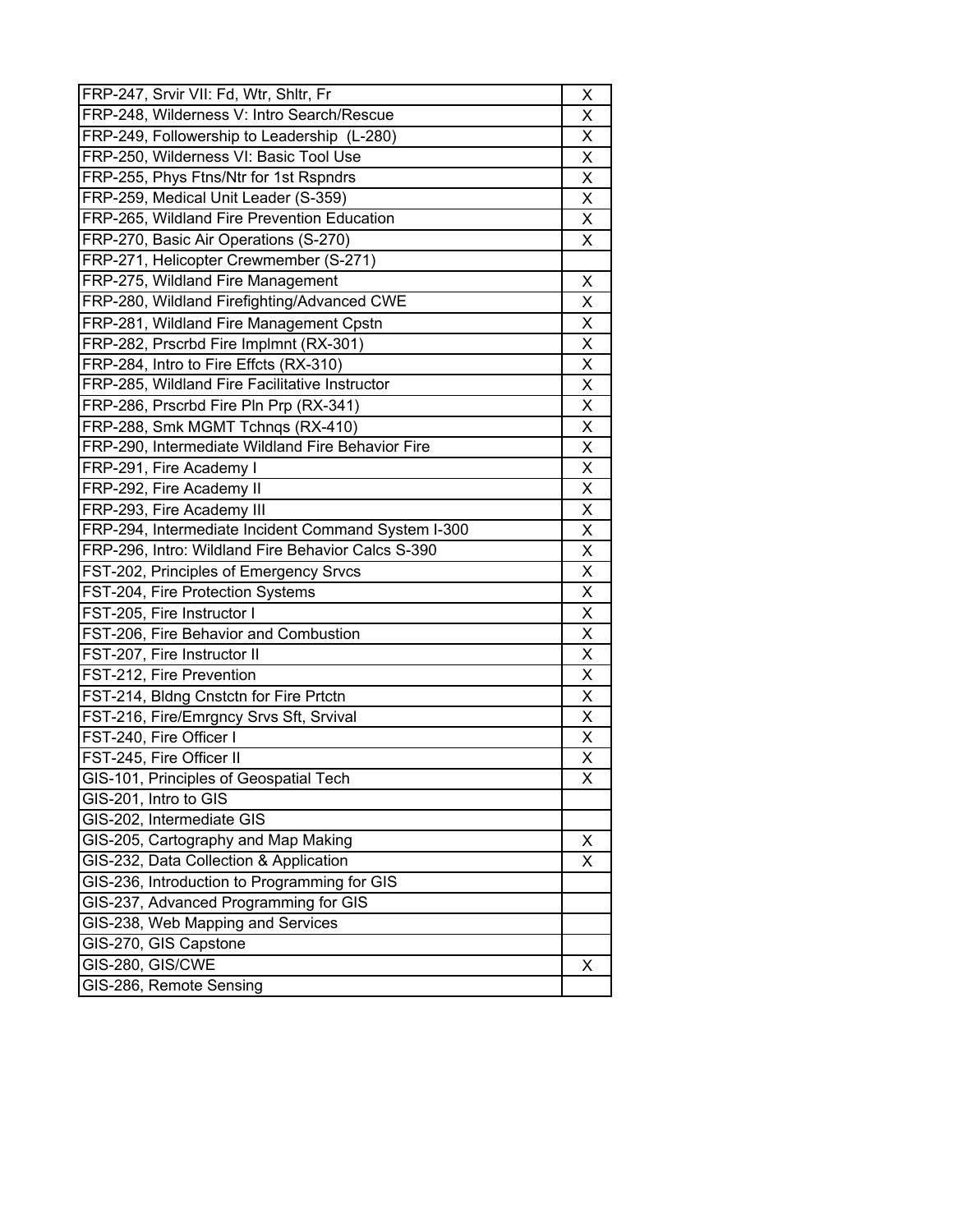## RIF Grid Certification

This is to certify that I have reviewed the 2021-2022 RIF Grid. Please choose one of the following:

| RIF Grid Title (see attachment in email) *        |                      |
|---------------------------------------------------|----------------------|
| Wildland Fire RIF GRID 2021                       | $\blacktriangledown$ |
|                                                   |                      |
| I agree with the 2021-22 RIF Grid as-is. *<br>Yes |                      |
| No (list changes in next step)                    |                      |
|                                                   |                      |

## RIF Grid Edits

List courses that should either have a check-box added or removed, based on CCC qualifications to teach.